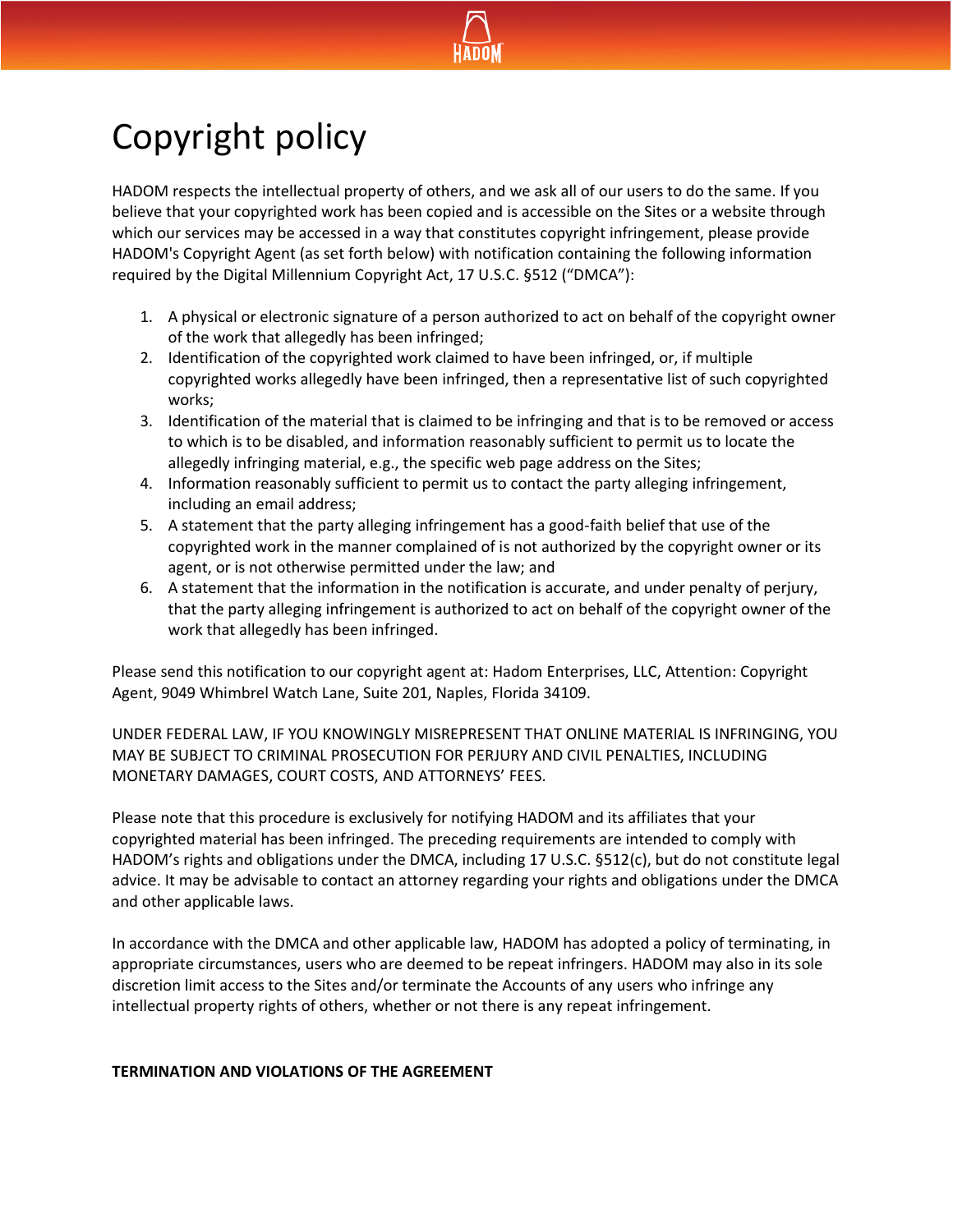

Your rights under this Agreement will terminate automatically without notice if you fail to comply with any term of this Agreement. Further, HADOM reserves the right, in its sole and absolute discretion, to modify, suspend, or discontinue at any time, with or without notice, the Platform and/or Services offered on or through the Platform (or any part thereof), including but not limited to the Platform's features, look and feel, and functional elements and related Services. We will have no liability whatsoever on account of any change to the Platform or any suspension or termination of your access to or use of the Platform. You may terminate this Agreement at any time by closing your Account, uninstalling all Mobile Application(s) (if applicable) and ceasing use of the Platform and Services provided herein.

Upon termination of this Agreement for any reason or no reason: (i) your access rights will terminate and you must immediately cease all use of the Platform and Services; and (ii) any provision of this Agreement that contemplates or governs performance or observance subsequent to termination of this Agreement will survive the termination of this Agreement, including without limitation the following sections: (i) "Your Content and Conduct;" (ii) "Disclaimer;" (iii) "Limitation of Liability;" (iv) "Important Note to New Jersey Consumers;" (v) "Termination and Violations of this Agreement;" (vi) "Dispute Resolution;" and (vii) "Waiver and Severability."

HADOM reserves the right to seek all remedies available at law and in equity for violations of the Agreement, including, without limitation, the right to block access to the Platform and/or Services from a particular account, device and/or IP address.

You may not assign or transfer this Agreement or your rights under this Agreement, in whole or in part, by operation of law or otherwise, without our prior written consent. We may assign this Agreement in whole or in part at any time to any entity without your notice or consent. Any purported assignment by you in violation of this section shall be null and void.

## **CHANGES TO THE AGREEMENT**

We may change this Agreement from time to time and without prior notice. If we make a change to this Agreement, it will be effective as soon as we post it and the most current version of this Agreement will always be posted under the "Terms of Use" link available on our Platform ("Updated Terms"). If we make a material change to the Agreement, we may notify you. You agree that you will review this Agreement periodically. By continuing to access and/or use the Platform and/or Services after we post Updated Terms, you agree to be bound by the Updated Terms, and if you do not agree to the Updated Terms, you will stop using the Platform and/or accessing the Services. Any disputes under this Agreement will be governed by the version of Agreement in effect at the time of the first event which gave rise to the dispute.

#### **GOVERNING LAW**

You acknowledge and agree that your access to and/or use of the Platform, the Services, the Materials, and other content on the Platform is subject to all applicable international, federal, state, and local laws and regulations. The terms, conditions, and policies contained in this Agreement shall be governed by and construed in accordance with the laws of the State of New York, without regard to its conflict of laws principles.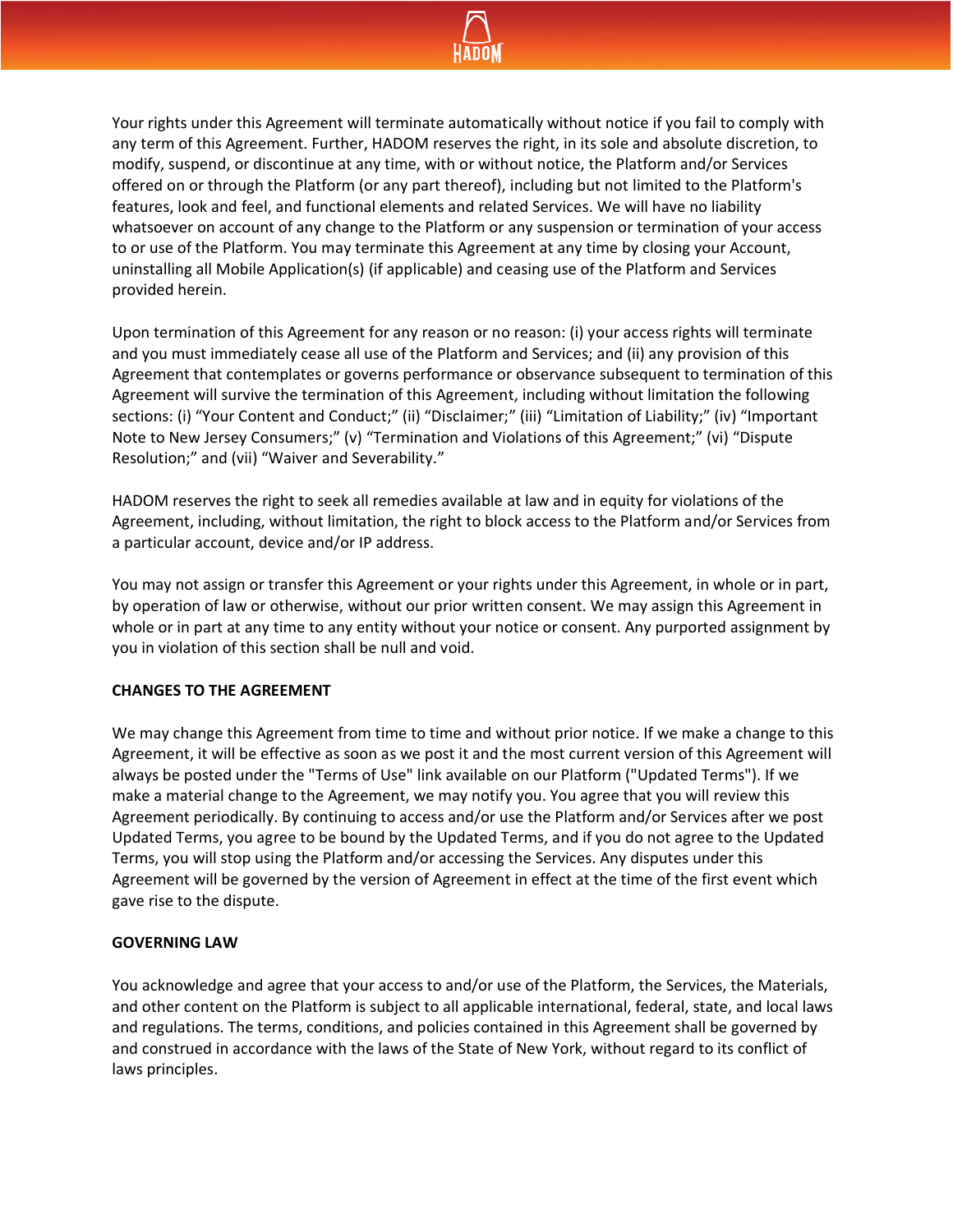

#### **DISPUTE RESOLUTION**

I. Arbitration and Class Action Waiver.

You agree that all claims, disputes, or disagreements that may arise out of the interpretation or performance of this Agreement or payments by or to HADOM, or that in any way relate to your use of the Platform, the Materials, the Services, and/or other content on the Platform or any other dispute with HADOM, shall be submitted exclusively to binding arbitration, except that each party retains the right to bring an individual action in small claims court for disputes and actions within the scope of such court's jurisdiction and the right to seek injunctive or other equitable relief in a court of competent jurisdiction to prevent the actual or threatened infringement, misappropriation, or violation of a party's copyrights, trademarks, trade secrets, patents, or other intellectual property rights. Arbitration means that an arbitrator and not a judge or jury will decide the claim. Rights to prehearing exchange of information and appeals may also be limited in arbitration. You acknowledge and agree that you and HADOM are each waiving the right to a trial by jury. You further acknowledge and agree that you waive your right to participate as a plaintiff or class member in any purported class action or representative proceeding. Further, unless both you and HADOM otherwise agree in writing, the arbitrator may not consolidate more than one person's claims, and may not otherwise preside over any form of any class or representative proceeding. If this class action waiver is held unenforceable, then the entirety of this "Dispute Resolution" section will be deemed void. Except as provided in the preceding sentence, this "Dispute Resolution" section will survive any termination of these Terms of Use. You further acknowledge that any claim arising under this Agreement must be brought within one year of its accrual or it will be waived. The arbitrator, and not any federal, state, or local court or agency, shall have exclusive authority to resolve any dispute relating to the interpretation, applicability, enforceability, or formation of this agreement to arbitrate, as well as all threshold arbitrability issues, including whether this Dispute Resolution provision is unconscionable and any defense to arbitration.

## II. Arbitration Rules

The arbitration will be administered by the American Arbitration Association ("AAA"). Except as modified by this "Dispute Resolution" provision, the AAA will administer the arbitration in accordance with either (A) the Commercial Arbitration Rules then in effect, or (B) the Consumer Arbitration Rules then in effect if the matter involves a "consumer" agreement as defined by Consumer Arbitration Rule R-1 (together, the "Applicable AAA Rules").(The Applicable AAA Rules are available at<https://www.adr.org/Rules> or by calling the AAA at 1-800-778-7879.) The Federal Arbitration Act will govern the interpretation and enforcement of this entire "Dispute Resolution" provision.

## III. Arbitration Process

A party who desires to initiate arbitration must provide the other party with a written Demand for Arbitration as specified in the Applicable AAA Rules. (The AAA provides applicable forms for Demands for Arbitration [https://www.adr.org/sites/default/files/Demand\\_for\\_Arbitration\\_0.pdf](https://www.adr.org/sites/default/files/Demand_for_Arbitration_0.pdf) (Commercial Arbitration Rules) and

[https://www.adr.org/sites/default/files/Consumer\\_Demand\\_for\\_Arbitration\\_Form\\_1.pdf](https://www.adr.org/sites/default/files/Consumer_Demand_for_Arbitration_Form_1.pdf) (Consumer Arbitration Rules), and a separate affidavit for waiver of fees for California residents only is available at [https://www.adr.org/sites/default/files/AAA%20Affidavit%20for%20Waiver%20of%20Fees%20Notice%](https://www.adr.org/sites/default/files/AAA%20Affidavit%20for%20Waiver%20of%20Fees%20Notice%20California%20Consumers.pdf.) [20California%20Consumers.pdf.\)](https://www.adr.org/sites/default/files/AAA%20Affidavit%20for%20Waiver%20of%20Fees%20Notice%20California%20Consumers.pdf.) The arbitrator will be either a retired judge or an attorney licensed to practice law in the county in which you reside and will be selected in accordance with the Applicable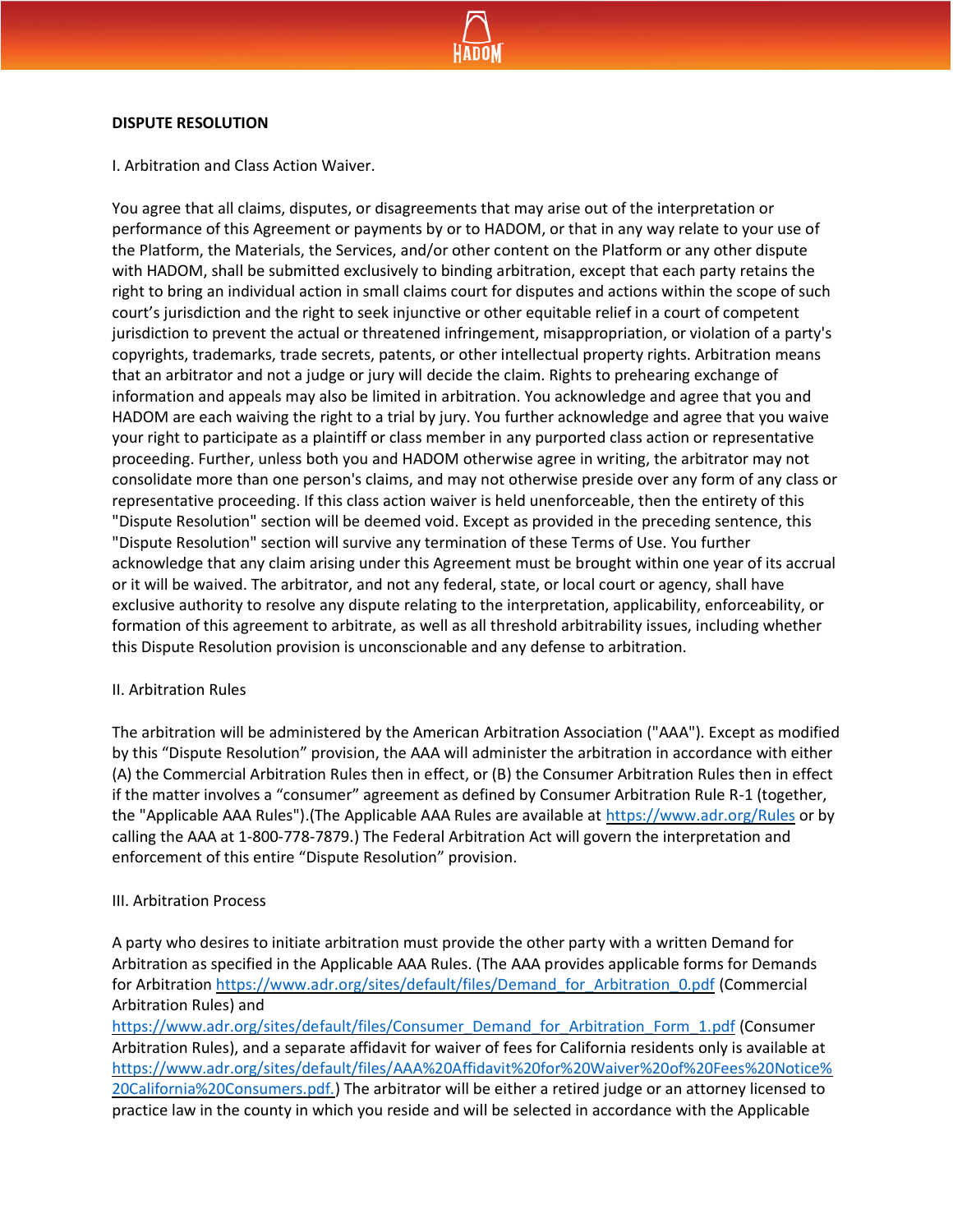

AAA Rules. If the parties are unable to agree upon an arbitrator within fourteen (14) days of the AAA's notice to the parties of its receipt of the Demand for Arbitration, then the AAA will appoint the arbitrator in accordance with the AAA Rules.

## IV. Arbitration Location and Procedure

Unless you and HADOM otherwise agree, the arbitration will be conducted in the county where you reside. If your claim does not exceed \$10,000, then the arbitration will be conducted solely on the basis of documents you and HADOM submit to the arbitrator, unless you request a hearing or the arbitrator determines that a hearing is necessary. If your claim exceeds \$10,000, your right to a hearing will be determined by the Applicable AAA Rules. Subject to the Applicable AAA Rules, the arbitrator will have the discretion to direct a reasonable exchange of information by the parties, consistent with the expedited nature of the arbitration.

## V. Arbitrator's Decision

The arbitrator will render an award within the time frame specified in the Applicable AAA Rules. The arbitrator's decision will include the essential findings and conclusions upon which the arbitrator based the award. Judgment on the arbitration award may be entered in any court having jurisdiction thereof. The arbitrator's award of damages and/or other relief must be consistent with the terms of the "Limitation of Liability" section above as to the types and the amounts of damages or other relief for which a party may be held liable. The arbitrator may award declaratory or injunctive relief only in favor of the claimant and only to the extent necessary to provide the relief warranted by the claimant's individual claim. If the arbitrator determines that you are the prevailing party in the arbitration, and only if authorized under applicable law, the arbitrator may award reasonable attorneys' fees and expenses. HADOM will not seek, and hereby waives, all rights HADOM may have under applicable law to recover attorneys' fees and expenses if HADOM prevails in arbitration unless the arbitrator finds that either the substance of your claim or the relief sought in your Demand for Arbitration was frivolous or was brought for an improper purpose (as measured by the standards set forth in Federal Rule of Civil Procedure  $11(b)$ ).

# VI. Fees

Your responsibility to pay any AAA filing, administrative and arbitrator fees will be solely as set forth in the Applicable AAA Rules. However, if your claim for damages does not exceed \$25,000, HADOM will pay all such fees unless the arbitrator finds that either the substance of your claim or the relief sought in your Demand for Arbitration was frivolous or was brought for an improper purpose (as measured by the standards set forth in Federal Rule of Civil Procedure 11(b)).

## VII. Changes

HADOM reserves the right to change this "Dispute Resolution" section, but any such changes will not apply to disputes arising before the effective date of such amendment. Notwithstanding the provisions of the modification-related provisions above, if HADOM changes this "Dispute Resolution" section after the date you first accepted this Agreement (or accepted any subsequent changes to this Agreement), you agree that your continued use of the Platform after such change will be deemed acceptance of those changes. If you do not agree to such change, you may reject any such change by providing